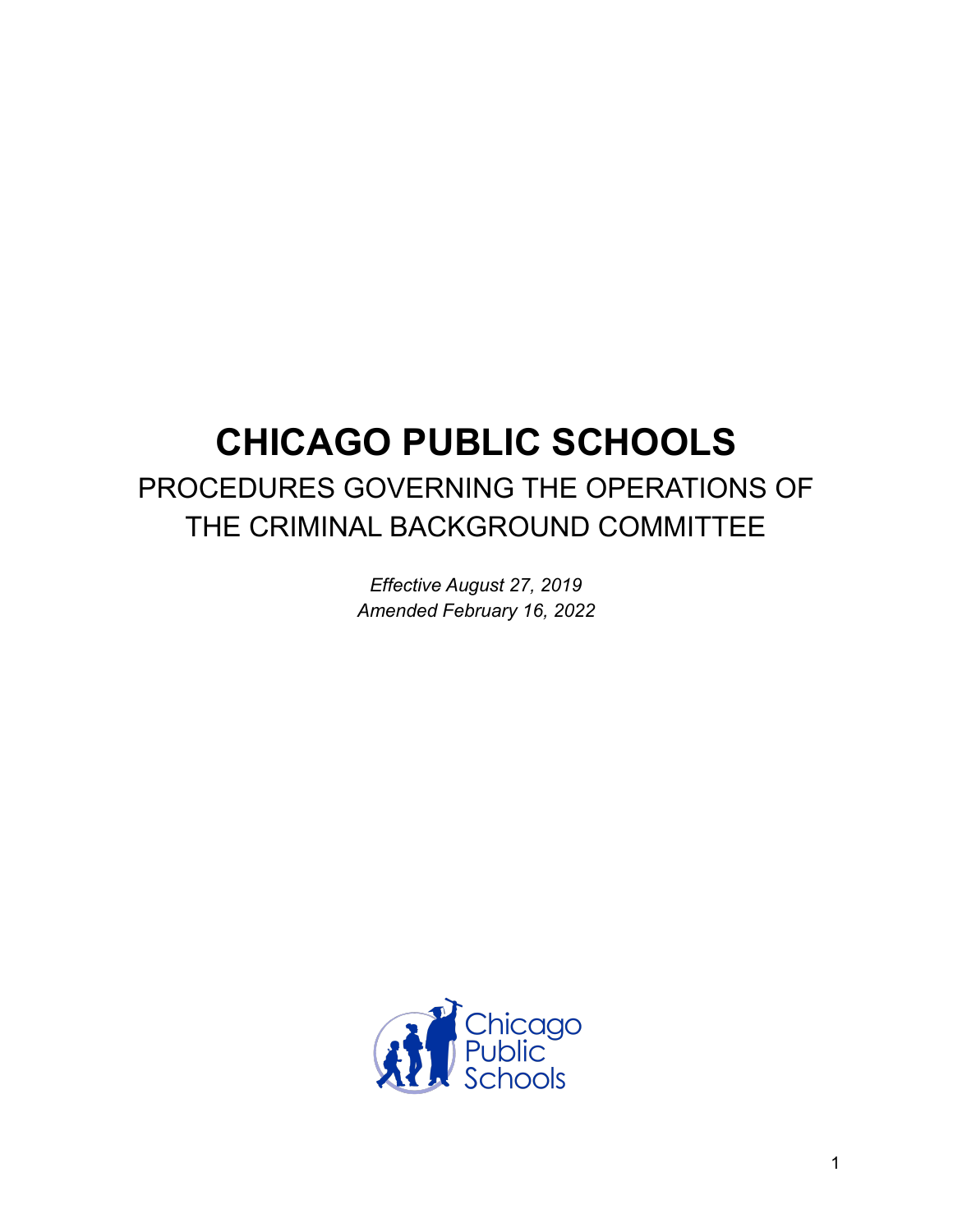# **Table of Contents**

| I. Introduction                                                                                                                                                                                                                                                                                                 | 3                                  |
|-----------------------------------------------------------------------------------------------------------------------------------------------------------------------------------------------------------------------------------------------------------------------------------------------------------------|------------------------------------|
| <b>II. Authority</b>                                                                                                                                                                                                                                                                                            | 3                                  |
| III. Definitions                                                                                                                                                                                                                                                                                                | 4                                  |
| <b>IV. Information Gathering Process</b><br>A. Criminal History Information Collection: Fingerprinting, Database Checks,<br>Candidate-Supplied Information<br>B. Child Abuse and Neglect Background History Information Collection<br>C. CPS Employment History Information Collection                          | 4<br>4<br>5<br>5                   |
| V. Decision-making Process and Committee Dispositions<br>A. Cleared for Service Dispositions (All Candidates)<br>B. Automatic, Preliminary and Final Denials for Service (Employment,<br>Vendor and Pipeline Candidates)<br>C. Conditional Clearance (All Candidates)<br>D. Deferred Decisions (All Candidates) | 6<br>6<br>$\overline{7}$<br>9<br>9 |
| VI. Appeal Process for Denied Candidates                                                                                                                                                                                                                                                                        | 9                                  |
| <b>VII. Closing Files</b>                                                                                                                                                                                                                                                                                       | 10                                 |
| VIII. Confidentiality of Criminal Histories (See 105 ILCS 5/34-18.5(b))                                                                                                                                                                                                                                         | 10                                 |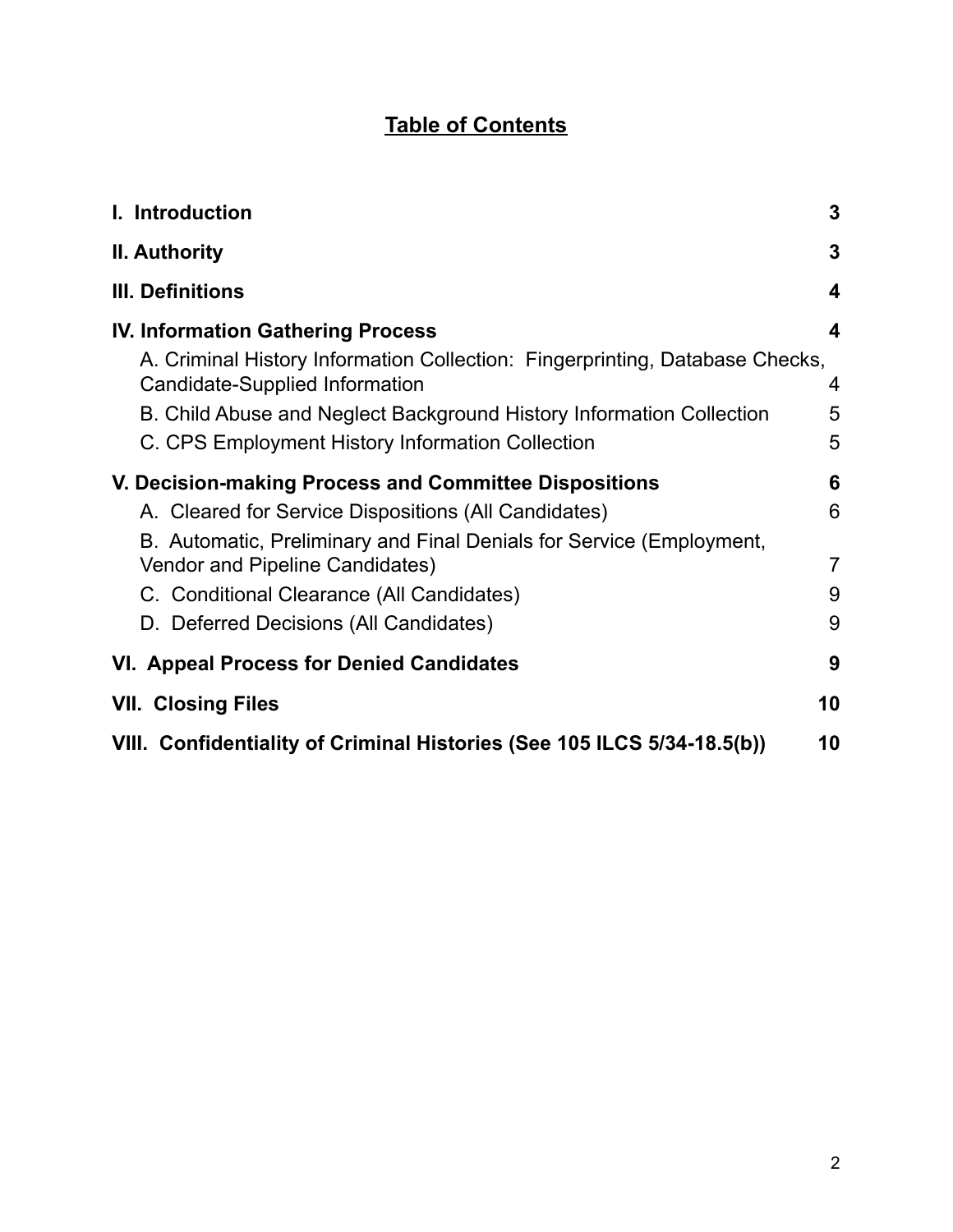#### <span id="page-2-0"></span>**I. Introduction**

The CPS Talent Office created a Criminal Background Committee ("Committee") 25 or more years ago, which consisted of administrative personnel whose charge was to review criminal histories of candidates for CPS employment or volunteer service to determine their suitability for service in CPS schools in light of their criminal history, their position and related factors. The Committee's membership, scope, and methodology have evolved significantly over time.

Today, the Committee is a cross-departmental function. Its members include a diverse group of administrators who bring different lenses to the Committee's discussions and decision-making. The work now includes candidates for CPS employment, vendor service or volunteer service and candidates for charter, contract, and alternative school employment. The work includes a review of incidents adjudicated by the Illinois Department of Children and Family Services ("DCFS"), and candidates are screened for removals while an investigation into serious misconduct is pending, "do not hire" ("DNH") designations, or "do not hire pending investigation" ("DPI") designations. The Committee takes a deep look at criminal and DCFS histories and solicits verifying, explanatory and contextual information from candidates, and in some instances requests an investigation, to ensure that the Committee has information that is relevant to the history under review and that the Committee deems reliable.

With respect to CPS candidates for employment or services, the goal of Committee meetings is to achieve consensus on their suitability for CPS employment or service through discussion of each candidate's individual criminal and DCFS background, including any explanatory or contextual materials provided by the candidate or acquired by the Committee. With respect to charter, contract, and alternative school candidates, the goal of the Committee is to provide the Charter, Contract, and alternative school accurate and relevant information for it to make an informed hiring decision.

# <span id="page-2-1"></span>**II. Authority**

All prospective employees, student teachers, field experience students, student interns, vendors who have contact with students<sup>1</sup>, and Level I volunteers ("candidates") receive a fingerprint-based background check prior to being staffed or placed at a CPS facility, or prior to being allowed to volunteer pursuant to the Illinois School Code, 105 ILCS 5/34-18.5, Board Rule 4-4, and the Board's Volunteer Policy.<sup>2</sup>

<sup>&</sup>lt;sup>1</sup> The School Code only requires that vendors with "direct, daily contact" receive a background check. In fall 2012, ISBE published guidance stating that "direct, daily contact" is a determination made by the contracting district or non-public school, usually in consultation with the contracting firm. *See* ISBE [guidance.](https://www.isbe.net/Documents/guidance_chr.pdf) In general, all vendors who have any type of contact with students (whether it be in person or via the Internet) must undergo a background check with the exception of vendors who are never physically at a CPS site and never interact with students (this includes virtually and in-person); or who are delivering items or food to the security desk and will always be supervised by security staff.

<sup>2</sup>As part of our comprehensive Protecting Chicago's Children Plan of Action to improve student safety, CPS is committed to rechecking the backgrounds of all adults working in schools on a periodic basis.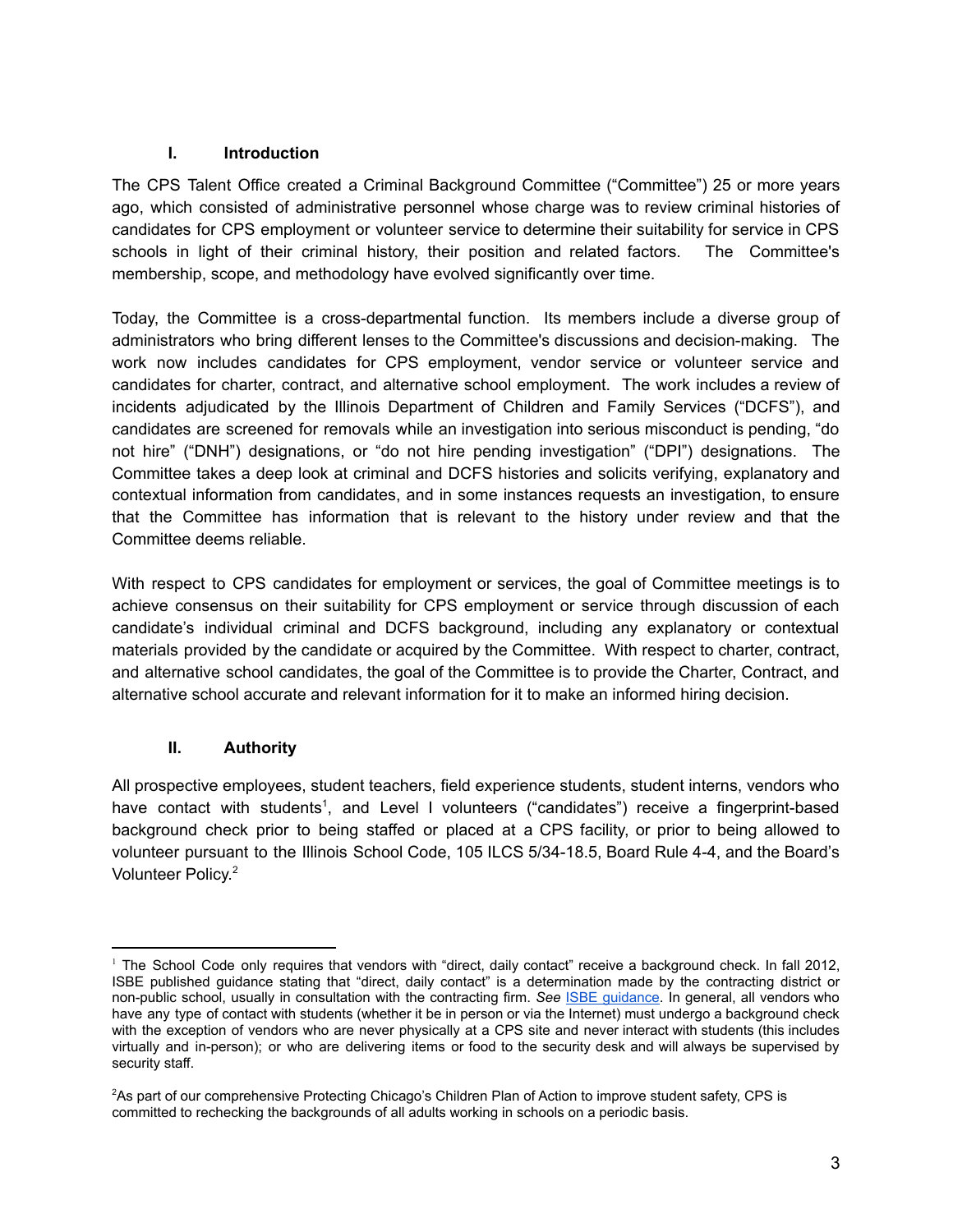Charter, contract, and alternative schools are also required to conduct criminal background reviews under 105 ILCS 5/27A-5(g)(1). CPS has executed an agreement with each charter, contract, or alternative school whereby CPS collects their candidates' criminal histories and prior CPS employment information and provides that information to the charter, contract, or alternative school for use in making their hiring decisions. The information provided to the charter, contract, or alternative school includes an assessment of whether that candidate would be eligible for hire by CPS.

#### **III. Definitions**

<span id="page-3-0"></span>**"Candidate"** is a prospective employee, student teacher, field experience student, student intern, a vendor employee who has contact with students, and Level I volunteers.

**"Service"** means work in a CPS school provided by a CPS employee, a CPS vendor employee or a CPS Level I volunteer as defined in the CPS Volunteer Policy.

**"Conviction"** is a criminal disposition in which there is a finding or admission that a criminal defendant is guilty of committing the elements of an offense and the state has determined that the disposition should constitute a criminal conviction, which is determined by the disposition of the criminal charge or sentence imposed.

Note: Juvenile arrests may not be considered unless they are adjudicated in adult court because juvenile court jurisdiction is considered civil in nature (adjudication of delinquency). S*ee* Juvenile Court Act of 1987, 705 ILCS 405.

# <span id="page-3-1"></span>**IV. Information Gathering Process**

A. Criminal History Information Collection: Fingerprinting, Database Checks, Candidate-Supplied Information

<span id="page-3-2"></span>The Board's current fingerprinting vendor, Accurate Biometrics, takes fingerprints by LiveScan<sup>TM</sup> of candidates for CPS and charter, contract, and alternative schools. It submits those fingerprints and other pertinent information to both the Illinois State Police ("ISP") and Federal Bureau of Investigation ("FBI"). CPS Safety & Security ("S & S") receives and processes the results received by the FBI and ISP. In situations where a candidate's fingerprints cannot be captured by LiveScan<sup>TM</sup>, after a certain number of attempts, a candidate's background is checked based on their name ("name-based check").

If the candidate's fingerprints return a "hit," meaning that the candidate has an arrest or warrant on their criminal record, the file will either be reviewed and cleared by S & S or be sent to the Committee for review. A certified disposition ("CD") or other information may be required based on the type of "hit" or entry that appears on the candidate's FBI or ISP reports.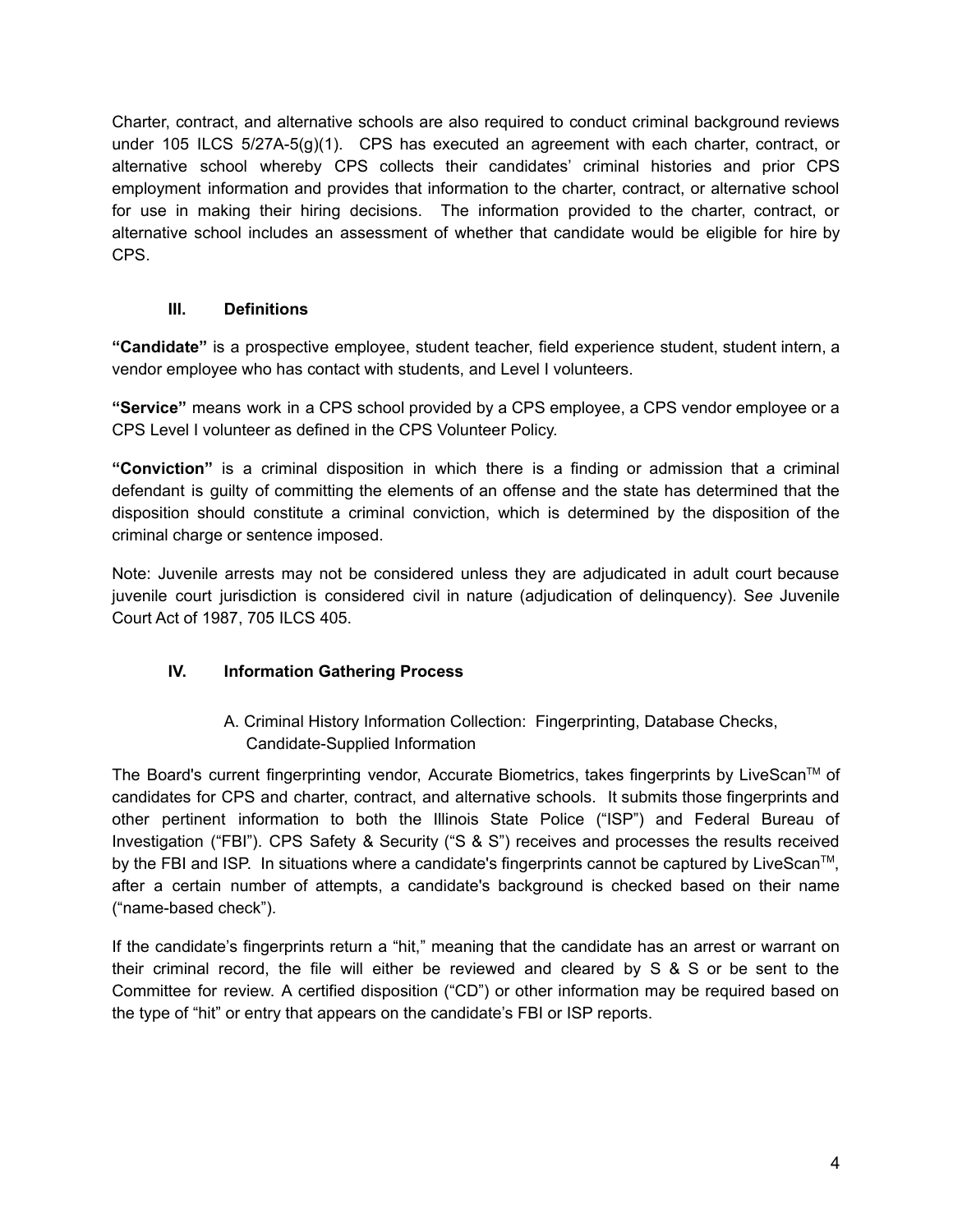A copy of the candidate's rapsheet from the arresting agency is generally required in instances where the candidate provides a "no records" letter from the court, or otherwise cannot provide any court documentation.

S & S contacts the candidate and requests CDs and any other relevant documents, such as police department rap sheets, police reports, letters of explanation, orders to expunge or seal, executive clemency orders or certificates of good conduct. S & S performs a check of the Statewide and Nationwide Sex Offender Databases<sup>3</sup> and a check of the Statewide Murderer and Violent Offender Against Youth Database for all candidates. At times, the Program Manager will obtain additional documentation at the Committee's discretion.

Current protocol for documentation for arrests that took place when the candidate was a minor: request adult court CDs for all enumerated or serious crimes of violence, sex crimes or other egregious arrests to determine if the arrest was adjudicated in adult court. *See* Sections 5-130 and 5-805(2) of the Juvenile Court Act of 1987. If no adult court CD is available, request a "no records" letter from the adult court and request a rap sheet from the relevant arresting agency.

# B. Child Abuse and Neglect Background History Information Collection

<span id="page-4-0"></span>Accurate Biometrics also submits a completed Child Abuse and Neglect Tracking System ("CANTS") Authorization for Background Check form to DCFS to be run through DCFS' Statewide Automated Child Welfare Information System ("SACWIS"). *See* 105 ILCS 34-18.5(c). If individuals are indicated, which means DCFS has substantiated a finding of child abuse or neglect, their name stays in DCFS' database for 5 to 50 years, depending on the type of abuse or neglect.

For indicated findings, DCFS submits a one-page "Hit Form" to S & S, which informs the Board of the specific indicated finding(s), the date(s) the indicated finding(s) was processed, and the date of birth of the youngest involved child, along with other information. S & S requests DCFS' full-length investigative report and a letter of explanation from the candidate before the information is submitted to the Committee for review. In some situations, the information contained on the Hit Form is sufficient for the Committee to make a decision.

# C. CPS Employment History Information Collection

<span id="page-4-1"></span>CPS conducts a check of its Human Resource Information Technology ("HRIT") systems to determine if the candidate was previously employed by CPS and the circumstances under which their employment ended or may be temporarily suspended. If a candidate is: 1) removed while an investigation into serious misconduct is pending or 2) designated as ineligible for rehire ("DNH") or do not hire pending investigation ("DPI") by CPS, the candidate cannot work or be placed at a CPS facility.<sup>4</sup> For charter, contract, and alternative schools, CPS shares the DNH designation or

<sup>&</sup>lt;sup>3</sup> The School Code only requires a check of the Statewide Sex Offender Database, but the Board checks the Nationwide Sex Offender Database as it captures all states. Typically, the FBI will also report Sex Offender registrants on its reports.

<sup>4</sup> The individual can petition the DNH Committee to remove the DNH in-part, such that the individual can volunteer or provide services as a vendor. The DPI designation is a temporary designation for employees who separated while an investigation into serious misconduct is pending or initiated. In the event the investigation is unsubstantiated, the DPI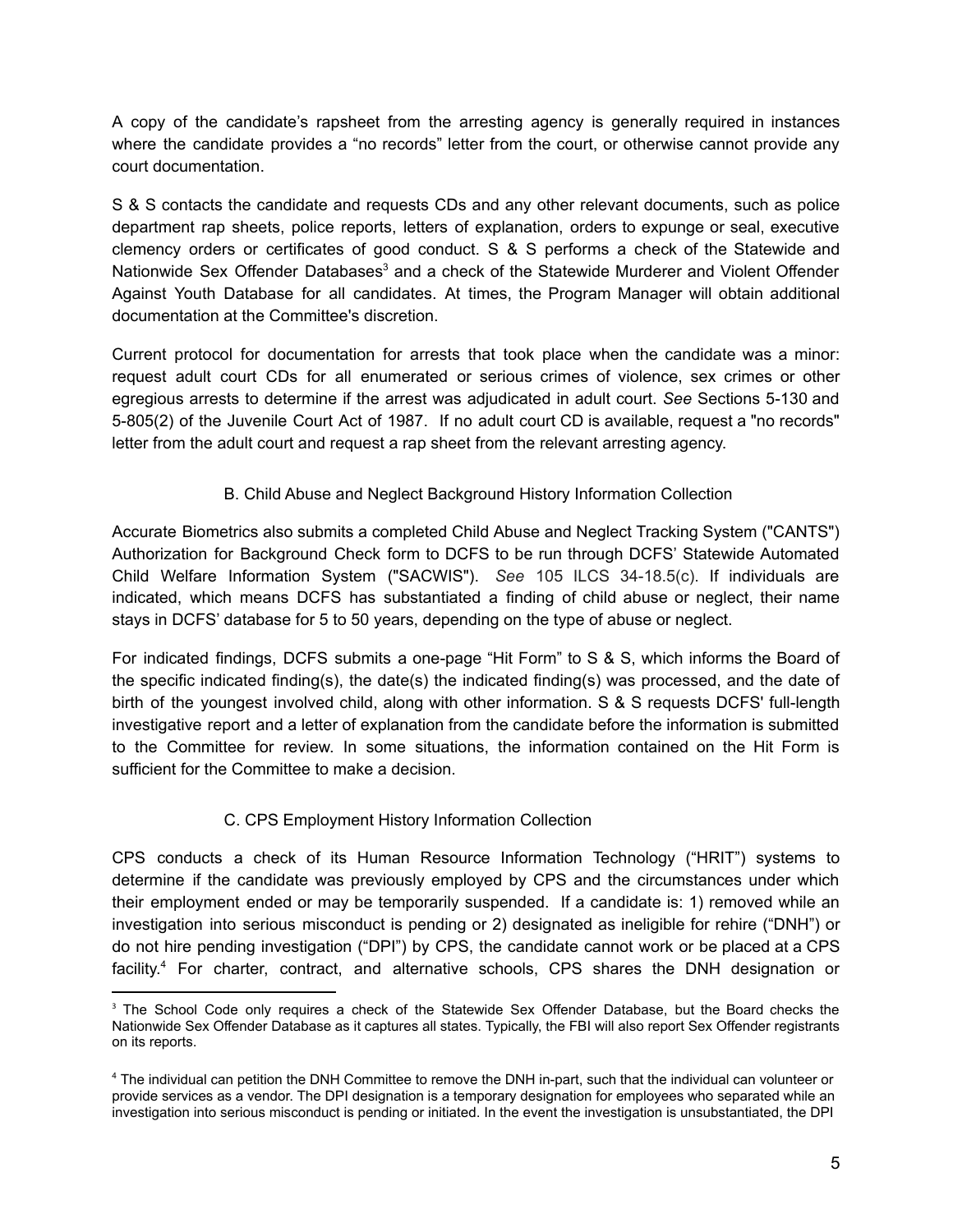temporary suspension status and provides a summary of the circumstances surrounding the designation so that it may take it into account in its hiring decision-making. The CEO Guidelines for Designating Separated Employees as Ineligible for Rehire can be found at cps.edu/oee.

# **V. Decision-making Process and Committee Dispositions**

<span id="page-5-0"></span>After all information is collected, the candidate is either reviewed and cleared for service by S & S or sent to the Committee for review. The Committee will perform an interactive assessment and determine whether the candidate should be cleared for service. The goal of the Committee is to come to a consensus on each file; in situations where consensus is not possible, a majority vote controls.

S & S conducts an initial review of all files. Some files are reviewed a second time by the Committee Program Manager. That process results in either clearing the candidate or a referral to the Committee for a determination. Files needing further discussion are brought to regularly scheduled Committee meetings. After the Committee makes a decision, S & S communicates the results to the candidate and other individuals necessary to the hiring process.

After all information is gathered on charter, contract, and alternative school candidates, information is provided to the school for its use in its hiring and decision-making process. That information includes the criminal history, DCFS information<sup>5</sup>, CPS personnel information, including any removals while an investigation into serious misconduct is pending or DNH/DPI designation, and a determination about whether the candidate would be cleared for CPS employment.

A. Cleared for Service Dispositions (All Candidates)

<span id="page-5-1"></span>*Automatic Clears*. The S & S Department and Program Manager will clear a candidate for employment or service, if all of the following is determined from their background information:

- 1. There are no convictions or there are convictions for minor offenses only (handled by S & S)
- 2. The candidate is not registered on the Statewide or Nationwide Sex Offender Registries or ISP Murderer and Violent Offender Against Youth Registry.
- 3. The candidate has no indicated finding with DCFS
- 4. The candidate has not been removed while an investigation into serious misconduct is pending and has not been designated as DNH or DPI by CPS

*Clears after Committee Consideration.* The Committee will clear a candidate for service who may have an arrest or conviction for a non-enumerated offense or a DCFS indicated finding, if it determines that the candidate is suitable for service after conducting an analysis of the non-enumerated arrest or conviction or the indicated finding. Generally, the Committee will only consider non-enumerated arrests and convictions within 7 years of the application date, but the

designation will be lifted. However, in the event the investigation is substantiated, a DNH may be placed in HRIT for that individual.

<sup>&</sup>lt;sup>5</sup> If there is a delay in receiving results from DCFS, charter, contract and alternative schools may receive an interim report with criminal history and CPS personnel information only. Once information is received from DCFS, an updated report is sent with the DCFS information.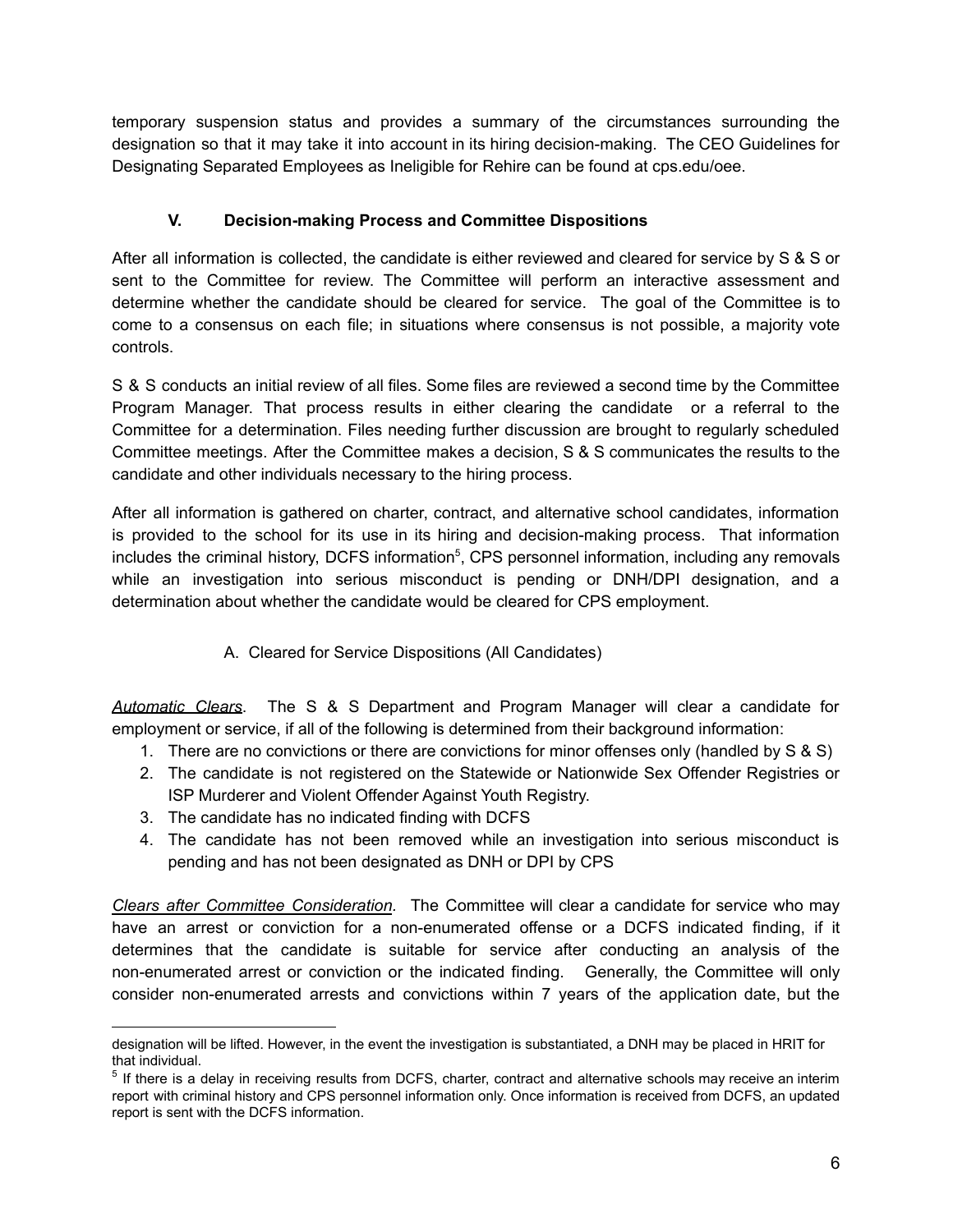Committee may consider older arrests and convictions depending on the case. With respect to both convictions and indicated DCFS findings, the Committee will use the U.S. Equal Employment Opportunity Commission ("EEOC") Enforcement Guidance and consider the following factors:

- 1. The length of time since the conviction
- 2. The number of convictions that appear on the conviction record
- 3. The nature and severity of the conviction and its relationship to the safety and security of others
- 4. The facts or circumstances surrounding the conviction
- 5. The age of the individual at the time of the conviction
- 6. Evidence of rehabilitation efforts
- 7. Nature of the job held or sought

The Committee will also clear a candidate for service if, after an internal investigation of the underlying facts of certain arrests and convictions, the Committee determines that the candidate is suitable for service based on consideration of the factors outlined above.

> B. Automatic, Preliminary and Final Denials for Service (Employment, Vendor and Pipeline Candidates)

<span id="page-6-0"></span>*Automatic denials* S & S and/or the Program Manager will deny clearance for employment or service to a candidate in either of the following circumstances:

- 1. The candidate is a registered sex offender or registered under the IL Violent Offenders Against Youth database
- 2. The candidate has been removed while an investigation into serious misconduct is pending or has been designated as DNH or DPI by CPS

#### *Committee denials*<sup>6</sup>

The Committee will perform an interactive assessment for each candidate's criminal background record and will deny clearance to a candidate under the following circumstances:

- 1. Preliminary denial factors
	- a. The candidate has been convicted of an enumerated offense pursuant to Section 21B-80 of the Illinois School Code (Note that many out-of-state convictions require a legal analysis to determine if they are enumerated offenses; that determination is made by the Committee with the assistance of the Program Manager).
	- b. The candidate's<sup>7</sup> conviction or corroborated arrest record is "substantially related" to the employment position applied for. "Substantially related" means: The Committee

<sup>&</sup>lt;sup>6</sup> On March 23, 2021, Governor JB Pritzker signed legislation that amended the Illinois Human Rights Act (IHRA), which prevents the use of conviction records in employment-related decisions unless an employer can demonstrate at least one of two exceptions as outlined in this section.

<sup>&</sup>lt;sup>7</sup> The IHRA amendments do not impact volunteers or Local School Council candidates.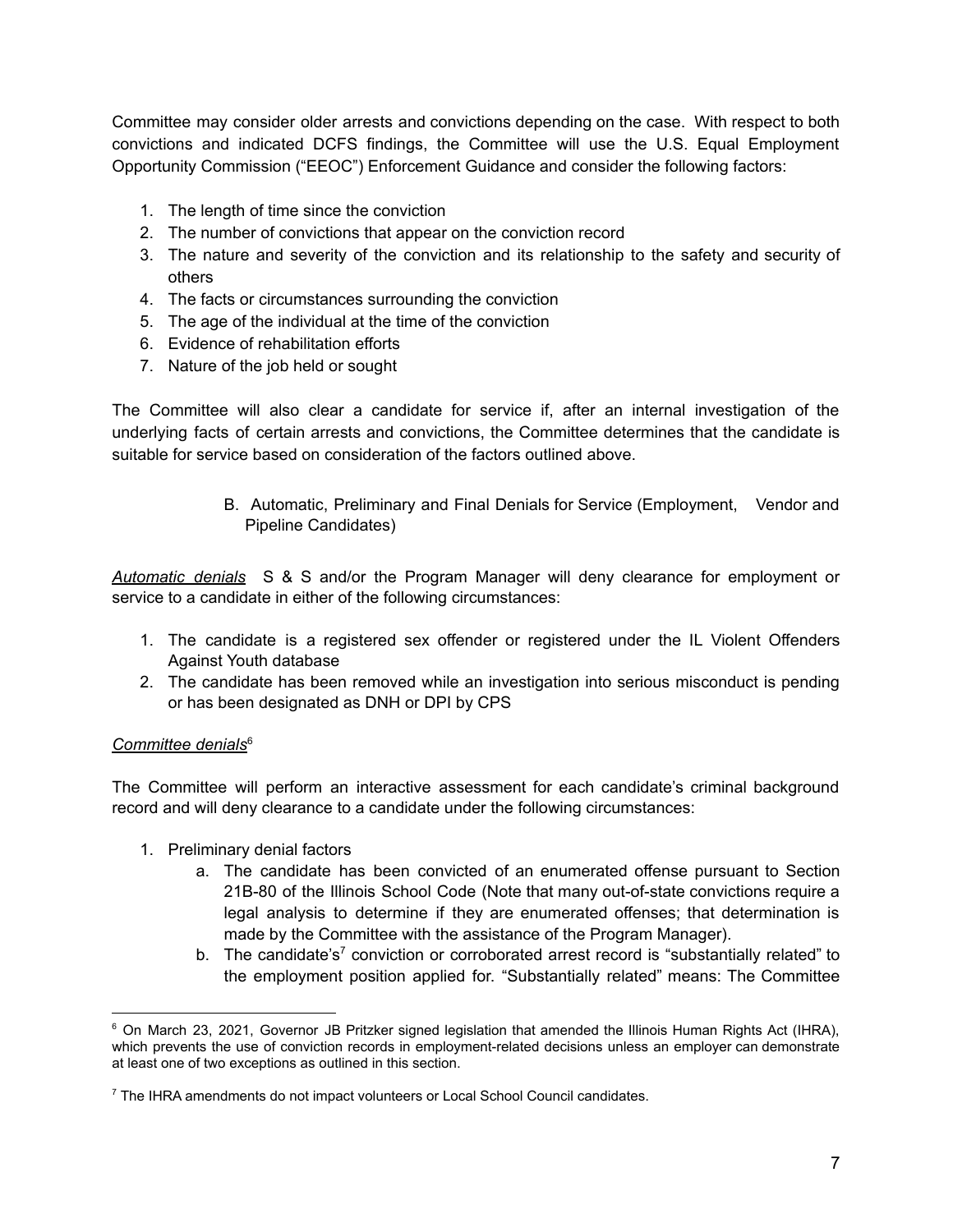can demonstrate that the position in question offers an opportunity for the candidate to engage in the same or similar criminal offense.

- c. The candidate's conviction or corroborated arrest record poses an "unreasonable risk" to the property or safety or welfare of individuals in the workplace. In doing so, the Committee considers the following factors:
	- i. the length of time since the conviction;
	- ii. the number of convictions that appear on the conviction record;
	- iii. the nature and severity of the conviction and its relationship to the safety and security of others;
	- iv. the facts and circumstances surrounding the conviction;
	- v. the age of the candidate at the time of the conviction; and
	- vi. evidence of rehabilitation efforts.
- d. The candidate has a record of arrest and after an assessment of the facts underlying the arrest(s), the Committee determines that the candidate engaged in the underlying conduct and that conduct makes them unsuitable for service (a "corroborated arrest record").<sup>8</sup>
- 2. Denial procedure for employment candidates If after considering mitigating factors, the Committee makes a preliminary decision that the candidate's conviction record or corroborated arrest record disqualifies the candidate from employment, the following procedures will be followed:
	- a. The candidate will be informed of the preliminary denial with a notice that includes the conviction(s) that the Committee based its decision on, a copy of the candidate's conviction history report, and an explanation of the candidate's right to respond to the preliminary denial of employment.
	- b. The candidate will have five (5) business days to dispute the denial with evidence challenging the accuracy of the conviction record that is the basis for the disqualification.
	- c. The committee will perform another interactive assessment of the candidate's criminal history and additional information submitted after the preliminary denial.
	- d. If after performing the second interactive assessment of the candidate's file, the Committee issues a final decision denying the candidate employment, the candidate will receive a final denial notice, which will outline the reasons for denial and the appeal procedures.<sup>9</sup>
- Note: Many candidates do not disclose their full criminal history; thus, the Committee does not automatically deny candidates based on a failure to disclose, but disclosures may be used to investigate arrests that did not appear on reports from the FBI and ISP

<sup>&</sup>lt;sup>8</sup> The Illinois Human Rights Act provides: "[I]t is a civil rights violation for any employer . . . to inquire into or to use the fact of an arrest . . . . as a basis to refuse to hire, to segregate, or to act with respect to recruitment, hiring, promotion, renewal of employment, selection for training or apprenticeship, discharge, discipline, tenure or terms, privileges or conditions of employment." 775 ILCS 5/2-103. The Board has the right to procure and use "other information which indicates that the person actually engaged in the conduct for which he or she was arrested." *Id*.

<sup>&</sup>lt;sup>9</sup> The candidate will also be informed of the procedures to file a charge with the Illinois Department of Human Rights if they feel they have been unfairly discriminated against.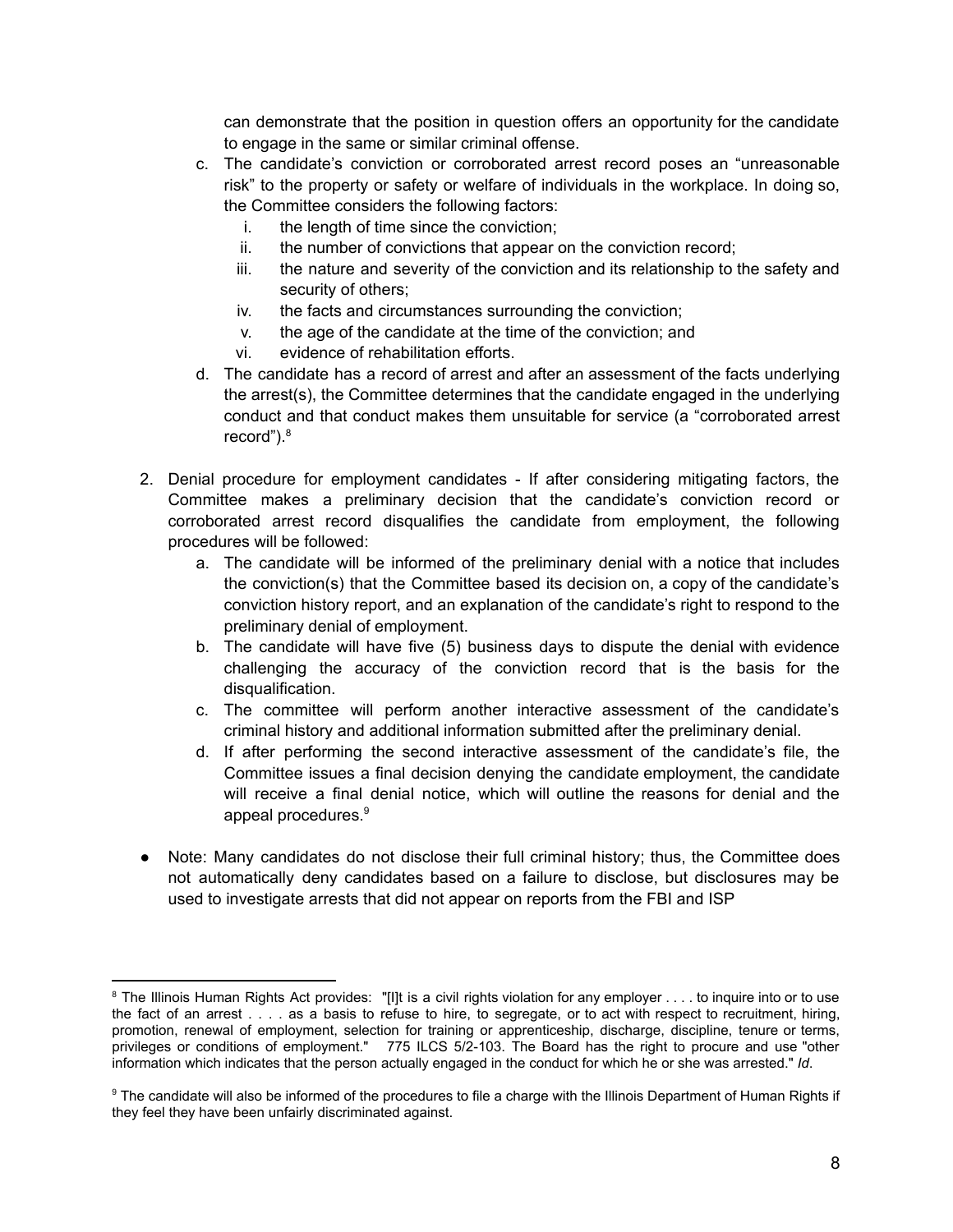#### C. Conditional Clearance (All Candidates)

<span id="page-8-0"></span>The Committee may conditionally clear a candidate with pending criminal charges, if it determines that the pending charge will not result in a conviction that:

- 1. is an enumerated crime, or
- 2. after analysis under the IHRA amendment, would not bar the candidate from service

<span id="page-8-1"></span>If a candidate is conditionally cleared, the candidate receives correspondence informing the candidate of his/her conditional clearance. S & S monitors the conditional clearance until the case is fully resolved.

#### D. Deferred Decisions (All Candidates)

The Committee may vote to defer the review of a candidate for a number of reasons, including to obtain and review one or more of the following:

- 1. Request a CD of an arrest from the court One or more CDs are required to determine the final disposition of an arrest
- 2. Request previous employment files If the candidate was a former CPS employee, a file should be requested from Employee Records. Employee records will generally only have a file if the candidate was fingerprinted after 2001.
- 3. Letter of Explanation The candidate provided all necessary court/police documents, but the committee requires further information regarding the surrounding circumstances in order to render a decision.
- <span id="page-8-2"></span>4. Request other information – arresting police department rap sheet, arresting department police reports, orders, employment references, etc.

# **VI. Appeal Process for Denied Candidates**

Candidates who have received a final denial may file an appeal within five (5) business days from the date they are notified of the Committee's decision, which is typically a day or two after Committee meetings.<sup>10</sup>

To file an appeal, candidates must submit a letter to S & S with reasons for why the Committee's decision should be overturned along with any CDs, letters of recommendation, and other documentation the candidate deems pertinent. S & S then submits the file to the Committee for re-review.

 $10$  The appeal process does not apply to Charter, Contract and Alternative Schools because CPS does not make the final decision on whether to onboard the candidate.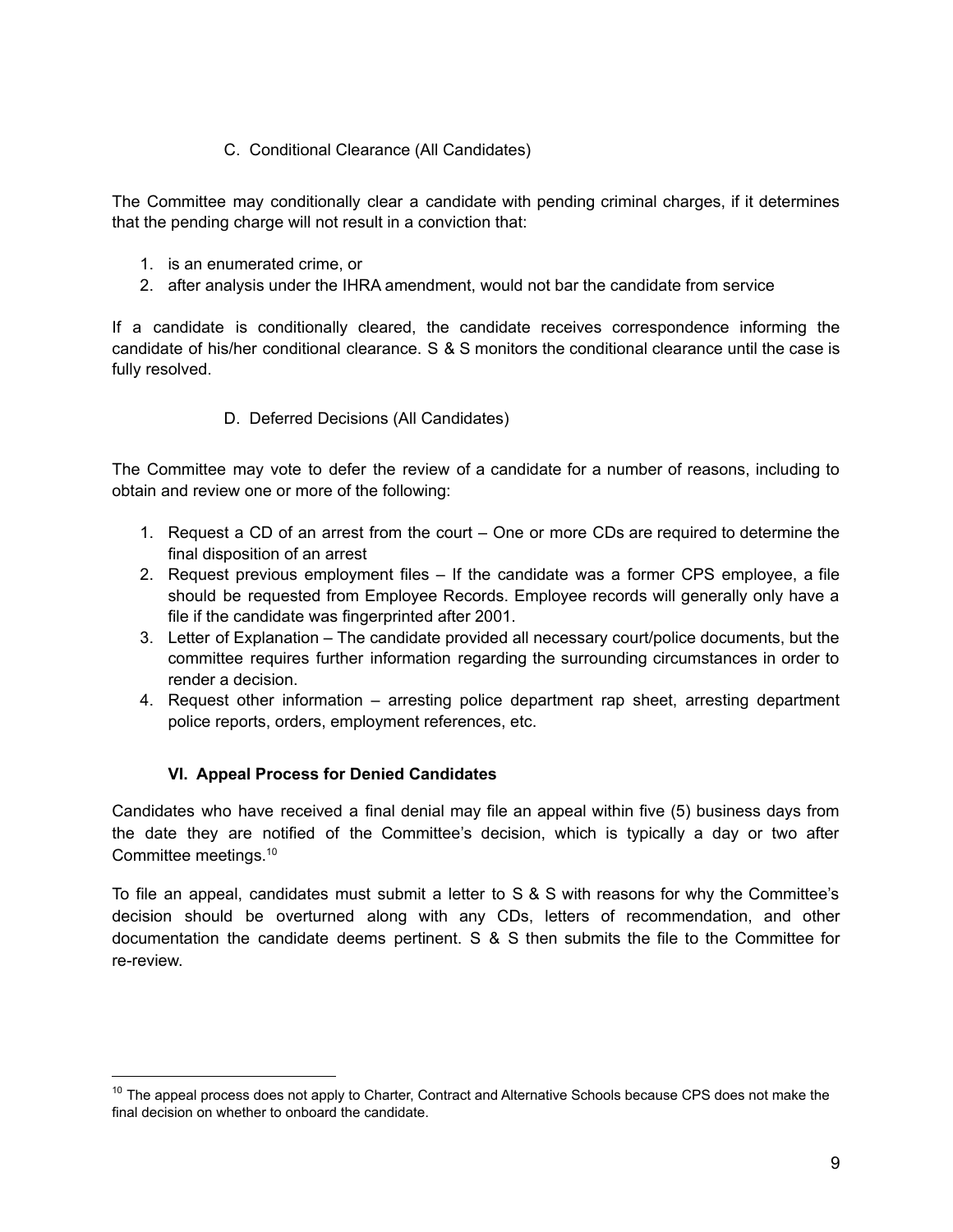Generally, the Committee will make a decision on the candidate's appeal within 10 business days of receipt. S & S then notifies the candidate and other individuals necessary to the hiring process of the appeal decision. Candidates have the opportunity to appeal to the Committee only once per denial.

# **VII. Closing Files**

<span id="page-9-0"></span>Any candidate who fails to provide requested information by a given date while being processed by S & S will not have their application reviewed by the Committee and will have their file closed. The closure releases the position so that the hiring manager may move forward with the hiring process.

All files that the Committee determines need further information are referred back to S & S. If the candidate does not provide the requested information within the deadline given to the candidate by S & S, the file will be closed and will not be sent to Committee for further review.

Once the file is closed, the candidate and the Talent Office<sup>11</sup> are notified.

Candidates whose files are closed cannot work for CPS and must re-do the background process and other steps of the on-boarding process, as necessary, should they be extended another offer.

# **VIII. Confidentiality of Criminal Histories (See 105 ILCS 5/34-18.5(b))**

<span id="page-9-1"></span>Any information concerning the record of convictions obtained by S & S is confidential and may only be transmitted to the superintendent of the school district or his designee or any other person necessary to the decision of hiring the candidate for employment. Any unauthorized release of confidential information may be a violation of Section 7 of the Criminal Identification Act.

- Crim. Identification Act 20 ILCS 2630/7: No file or record of the [ISP] . . . shall be made public, except as provided in the "Illinois Uniform Conviction Information Act" or other Illinois law . . . Violation of this Section shall constitute a Class A misdemeanor.
- Uniform Conviction Info. Act 20 ILCS 2635/5: All conviction information mandated by statute to be collected and maintained by the [ISP] must be open to public inspection in the State of Illinois.

Information regarding a candidate's criminal background may be shared with the following people:

- The candidate, but only after requiring confirmation of identifying data such as SSN or DOB
- S & S fingerprinting team
- CPS Law Department
- Courts
- Superintendent of school district or designee
- Appropriate regional superintendent, if check was requested by school district
- FBI, ISP, and Chicago Police Department (clarification purposes)
- Any other person necessary to the decision of hiring the candidate for employment

The information may not be shared with the following people:

<sup>11</sup> For volunteers, FACE² (Family And Community Engagement in Education) is notified. For vendors, charter schools, contract schools, and alternative schools, the specific HR department is notified.